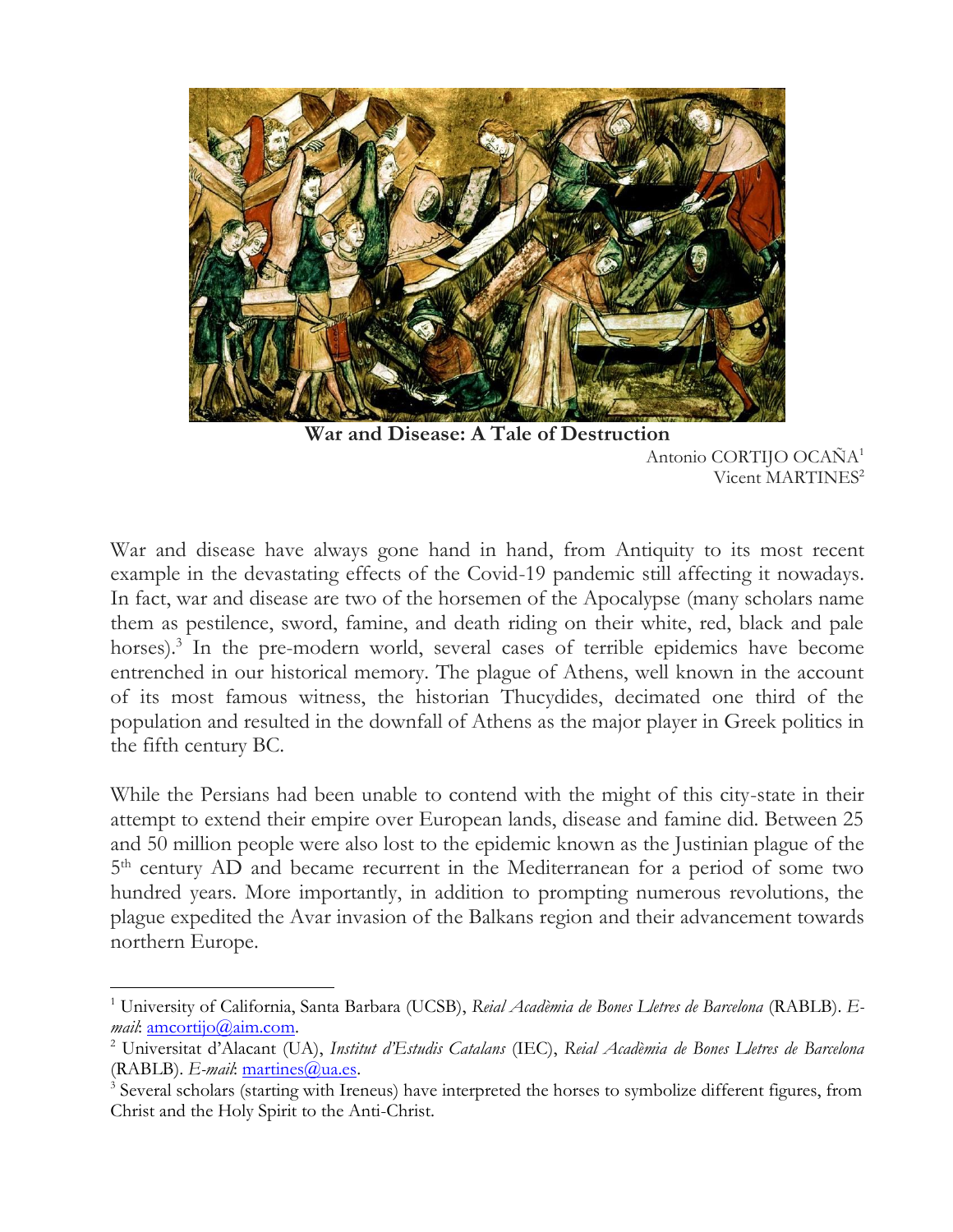

Jan-Jun 2020/ISSN 1676-5818

The black plague that affected Europe at the end of the Middle Ages also brought with it important social and political changes regarding the loss of population, its influence on wages, the reinforcement of royal power, and a generalized social upheaval that, in the case of Spain, can be related to the first pogroms against its Jewish population. **Cortijo** explores in his essay the connection between politics and disease through his exploration of Thucydides´s *History of the Peloponnesian War*. In book 2, the author includes the Funeral Oration of Pericles immediately predecing his description of the plague of Athens, as if to make the reader pay attention to the necessary connections between the two. Writing after the facts and knowing that Athenian power had been superceded by a Spartan political system that defended opposite values, Thucydides makes Pericles extoll the virtues of democracy as the great achievement of Athenians.

Geopolitics can be affected by the onset of epidemics and disease of large proportions. Conspiracy theories that currently abound to explain the spread of the Covid-19 virus from China match the accusations of poisoning wells laid against Jews in the  $14<sup>th</sup>$  and  $15<sup>th</sup>$ centuries. Millenaristic movements that flourished as a result of the black plague and ultimately resulted in the split between Catholics and Protestants in the 16<sup>th</sup> century, resemble the insistence of fundamentalist Christian congregations in Spain to meet in order to atone for their sins, despite the obligatory confinement imposed by the government. At the same time, more nuanced approaches see plague and disease as a natural way to keep population growth at bay and are seen as the normal evolutionary development in the adaptation of humans to their environment.

Also, we have also been reminded by scholars such as **J. Diamond** that the history of humankind is clearly related to the spread of disease from more technically advanced societies to those that were less exposed to contact with domesticated animals. The death of millions of American indigenous inhabitants after the arrival of Spanish forces in America was no doubt connected to the spread of diseases as a consequence of the invasion more than to the military might of the Spaniards. Genetics, therefore, played a crucial role in what the anti-Spanish black legend had originally termed as genocide. Similarly, **Gómez Moreno** posits a bold hypothesis to explain the unequal distribution in the spread of Covid-19 worldwide. By looking at population genetics, he concludes that the haplogroup R1b, characteristic of Western Europe, shows a clear predisposition for beeing affected by the virus.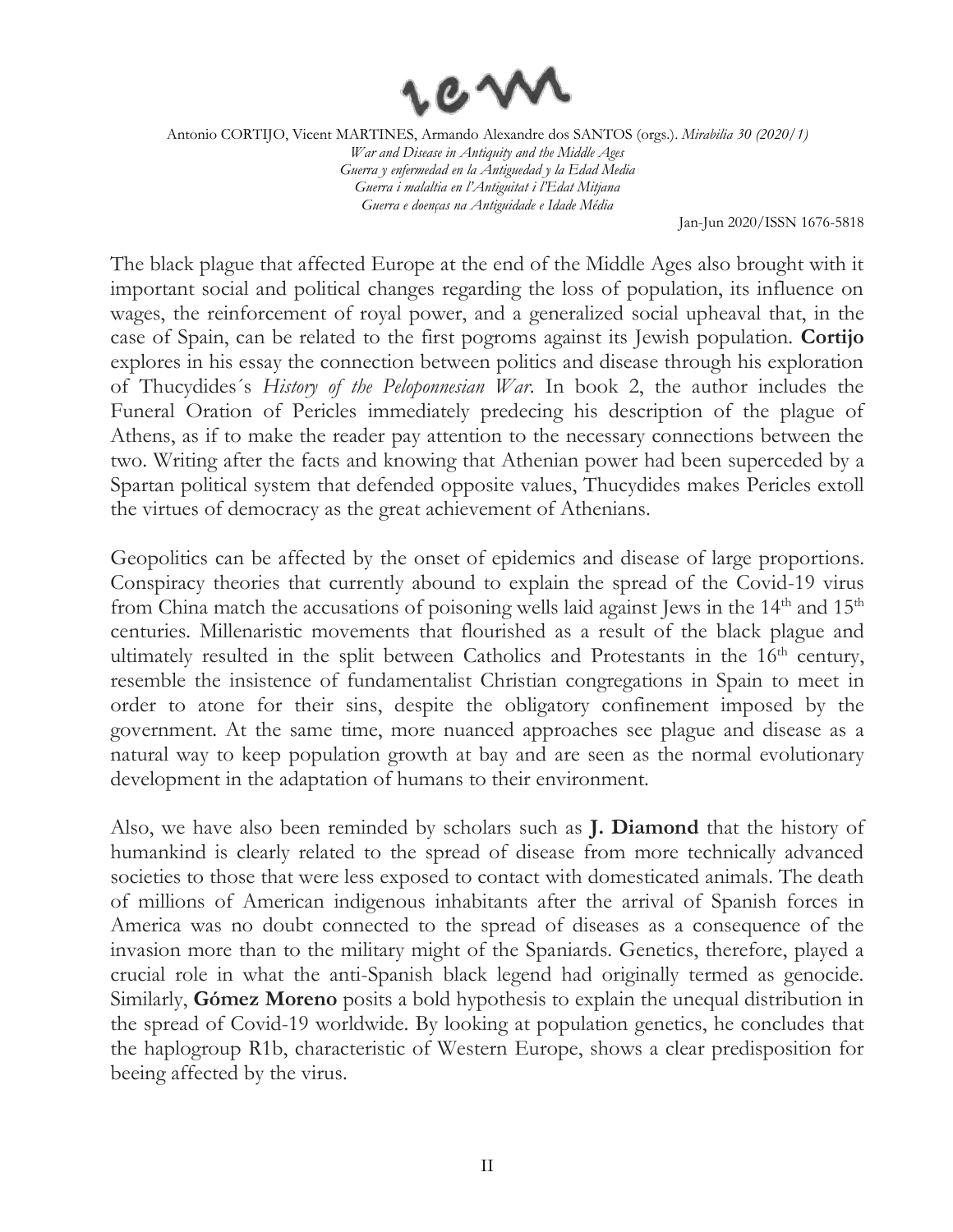

Jan-Jun 2020/ISSN 1676-5818

**Joandomènec Ros** offers us in "Coronavirus, black swans and gray rhinos" a lucid essay in which he explores two animal similes (*black swans* and *gray rhinos*, thought to be equivalents of something that did not exist although both in fact have real existence) to caution us about the real predictability of catastrophes (for instance, pandemics). Politicians, who frequently only contemplate scenarios and adopt strategies that do not go beyond their four-year tenure, should allow permanent scientific experts not only to advice them but to have a more active role in dictating policies, while they should be in charge of making laws and organizing the logistics to solve problems.

**María Paz López Martínez** studies the *Book of Jannes and Jambres* that recounts a story (also present in the Bible without any mention of names) of a battle of magic powers between two rival sides: the power of God against Egyptian magic. Moses and Aaron perform wonders, while the Egyptians Jannes and Jambres try to counterattack, but with less and less success. The prodigies that ensue take the form of a series of plagues that spread over Egypt. The sixth and last one consists of ulcers. Moses and Aaron pick up a handful of ashes from an oven and throw it into the air. They turn into dust that extends throughout Egypt, causing people and animals to be covered with purulent ulcers, the magicians among them, according to Exodus.

The story, with many variations, is found in Numenius, Pliny the Elder, and Apuleius among others. The texts that have transmitted the story are fragmentary and date from between the 3<sup>rd</sup> and 11<sup>th</sup> c., written in Hebrew, Greek, Sahidic, Coptic, Latin, and Anglo-Saxon. The main point of the story is clear: those who confront God against nature will not find rest in Hell. Following in the footsteps of Frederic Krueger, the author studies some Egyptian and Sahidic-Coptic stories of legendary magicians that might serve as a source for this story (the figure of the Egyptian magician, the two brothers who are the protagonists, the prophetic dream, the magic contest, the book on magic, the scene of necromancy, ghosts, graves, serpents, cypress tree, and deserts). The author goes on to analyze the presence of some of these motifs in Greek literary works of ancient fiction and concludes by stating that the reading of the *Book of Jannes and Jambres* could be serve the purpose of entertainment for the first Christian readers.

Insisting on the topic of *bellum iustum*, **Rocha do Nascimento** offers us a detailed overview of the concept of just war. He first reviews its theorization among the Greeks (Thucydides´s *Peloponnesian War*, Plato´s *Republic*, Aristotle´s *Nicomachean Ethics*) and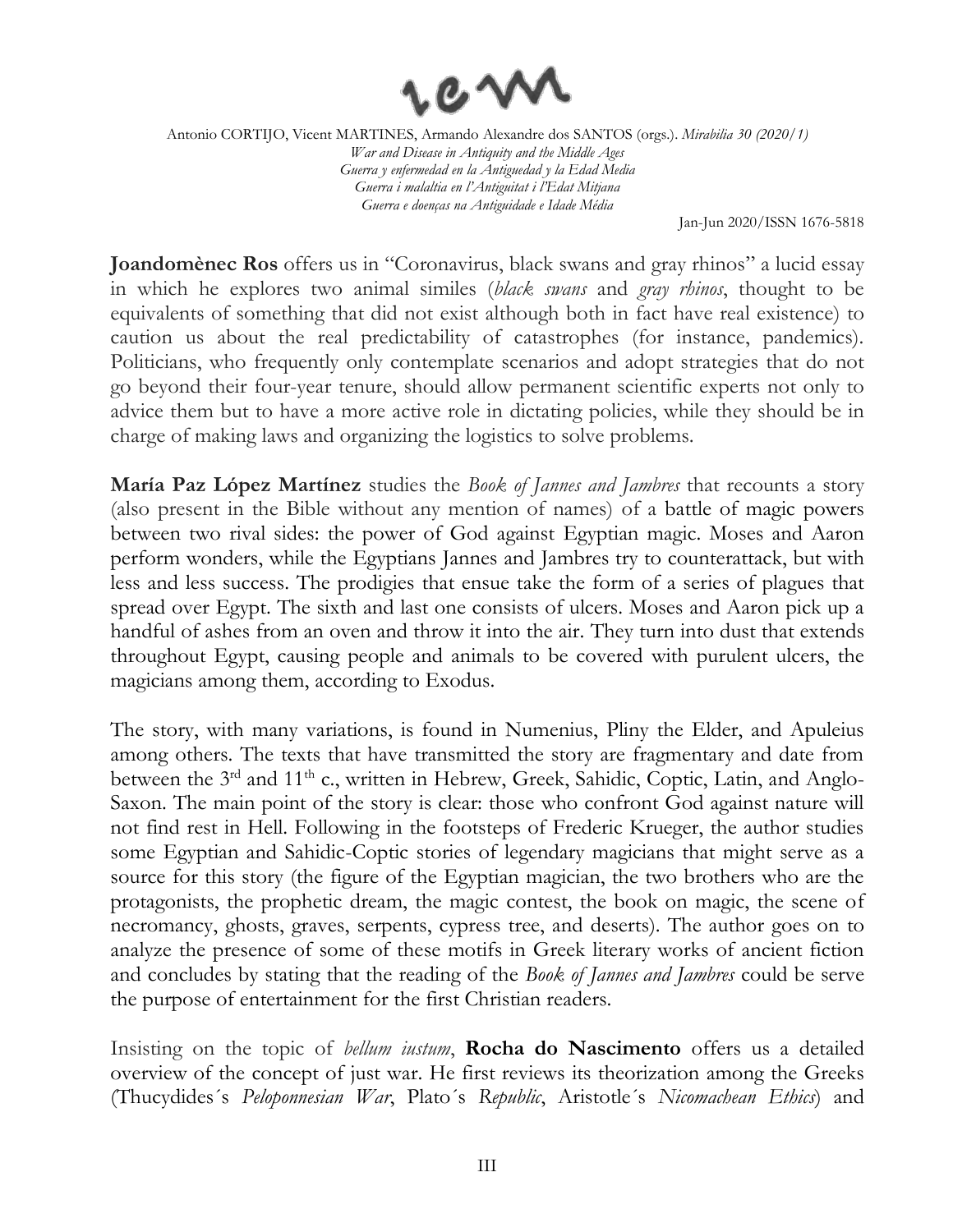

Jan-Jun 2020/ISSN 1676-5818

Romans. He explains the concepts of *clarigatio*, *feciais (pater patratus)*, *indictio belli* and *Belonarii* among the Romans. He then explains the constitution of the concept of *bellum iustum* proper in St Augustine (*De civitate Dei* and *Contra Faustum Manichaeum*): war based on legality, just cause, correct intention, last recourse, proportionality. Scholastic thought also dealt with this concept and created the ideas of war only declared by the *auctotitas principis*, juts cause, *intentio recta*, impossibility of doing justice through non-violent means. After an exposition of the main tenets of the Islamic religion, the author reviews the Christian Church´s official doctrine on war (provided that this institution, as he reminds us, is not pacifist in nature): legitimate defense, permanent damage caused by aggressor, exhaustion of other means, conditions for success, use of arms does not create greater problems, validity of moral law during armed conflicts, human treatment of noncombatants. Finally, he analyzes the confrontation of Christianity and Islam during the Crusades starting in the 11<sup>th</sup> century and states that the use of force became necessary to repel Islamic attacks on the Christian West. Despite seeking dialogue through missionaries (which bespeaks of a preference for pacific means of spiritual *conquest*), this could not be achieved (the Islamic religion saw in the use of force its natural way of expansion). Nonetheless, war could only be waged under legal authority and for a just cause.

**Gustavo Cambraia Franco** studies St Anthony of Lisbon´s ideas with regard to moral and bodily sickness. The author focuses on the saint´s sermons, in particular sermons I, XI, XVII, XIX, and XXIV of his *Post-Pentecostes* series. In them, St Anthony conceives of theology as a scholastic science that serves to design a moral behavioral map by establishing an analogy between disease and medicine, between the seven deadly sins and the theological and moral virtues. The author analyzes the widespread theory of the four meanings (*quadruplex sensus*) of the Bible as unified in the organic whole of the spiritual life. In this regard, physical disease is interpreted as originating in sin and vice, bridging the fields of medicine and religion. Following a Platonic/Augustinian tradition (before becoming a Franciscan, St Anthony professed as an Augustinian monk), the five corporal senses are conceived as openings to all sorts of vices (moral diseases) that can only be cured by Christ´s medicine through virtuous works, restoring health with the final triumph of justice and knowledge. The moral degeneration produced by the original sin not only introduced vice/corruption in human life but also bodily degeneration. The five senses become the entry for numerous diseases, sickness and death. Christ and his ministers on earth (priests)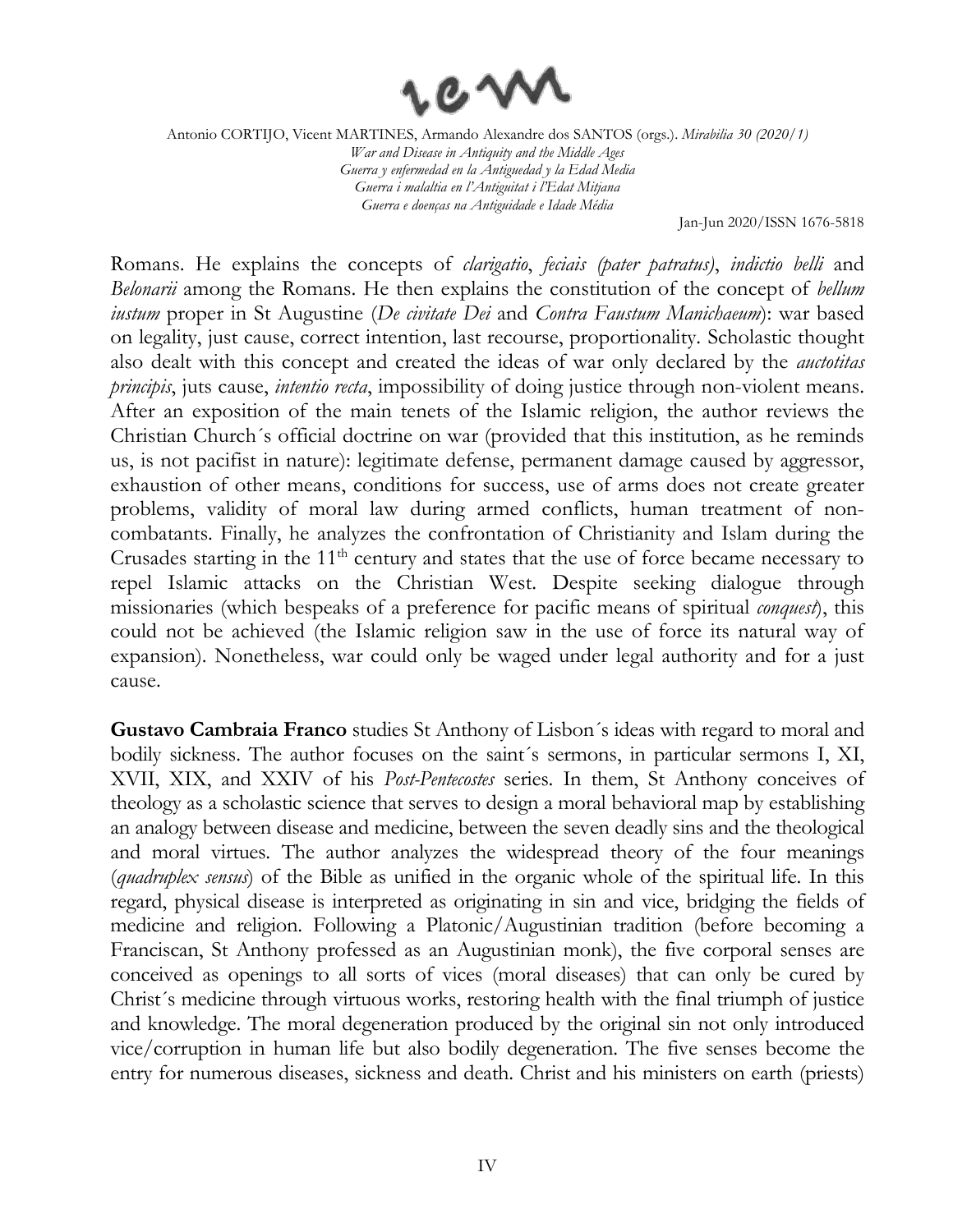

Jan-Jun 2020/ISSN 1676-5818

are the only real doctors with power to heal with words and grace, ultimately intent on reinvigorating human soul.

**Gilberto Callado de Oliveira** analyzes *war* as intrinsecally linked to devastation in the classical world. He contends that Christianity introduced via Constantine (*in hoc signo vinces*) – St Ambrose (*De officiis ministrorum*) and particularly St Augustine the concept of a just war, provided that the Bible accepts without hesitation the existence of a *ius ad bellum*. Some centuries later, St Thomas Aquinas will use St Augustine's ideas to develop further this concept in 40q. II, II of his *Summae Theologiae*. There he studies the legality of an offensive war and war based on the idea of legitimate defense, the involvement of bishops and clergy in war, the use of deception in war, and warring during religious festivities.

Furthermore, just war requires the *auctoritas principis*, a just cause, a peaceful final objective (*pacem constat belli esse optabilem finem*) and the prohibition of pillaging, tournaments and duels. With regard to particular wars (*particularia bella*), the philosopher studies how in them there is a conflict of rights between the defense of life and the right to one´s defense: *unus quidem conservatio propriae vitae*, *alius autem occisio invadentis*. War, for him, can become *peccatum* and must be avoided at all costs. It is only allowed when the common good is sought. While modern war has always verged on the side of excess and devastation, Aquinas´s reflections on *bellum* alert us to view warring as *peccatum* that ought to be necessarily moderated by charity and is only *just* or *allowed* when very especific conditions are present.

**Anton M. Espadaler** pays attention to leprosy as one of the most terrible and widespread medieval diseases, at a time when it was considered a menacing monster that represented evil as an uncontrollable force, considered to be transmitted sexually. He analyzes an episode in the *Romanç de Jaufré* (ca. 1272-76) that offers us the most detailed portrait of a (giant) leper (vv. 2312-2333), even surpassing the descriptions of the disease in *De signis leprosorum* by Arnau de Vilanova: bloated body and limbs, gangrenous joints, sunken eyes and nose, reddish and wrinkled skin, hoarse voice, receding and bleeding gums, etc. The giant of *Jaufré* has kidnapped the son of a lady who requests Jaufré´s help. The giant keeps many children in his house, probably a reference to Constantine´s legend that detailed the emperor´s baths in youngsters´ blood to cure his own leprosy. The author reviews other instances in which leprosy is related to sexual sins and its cure is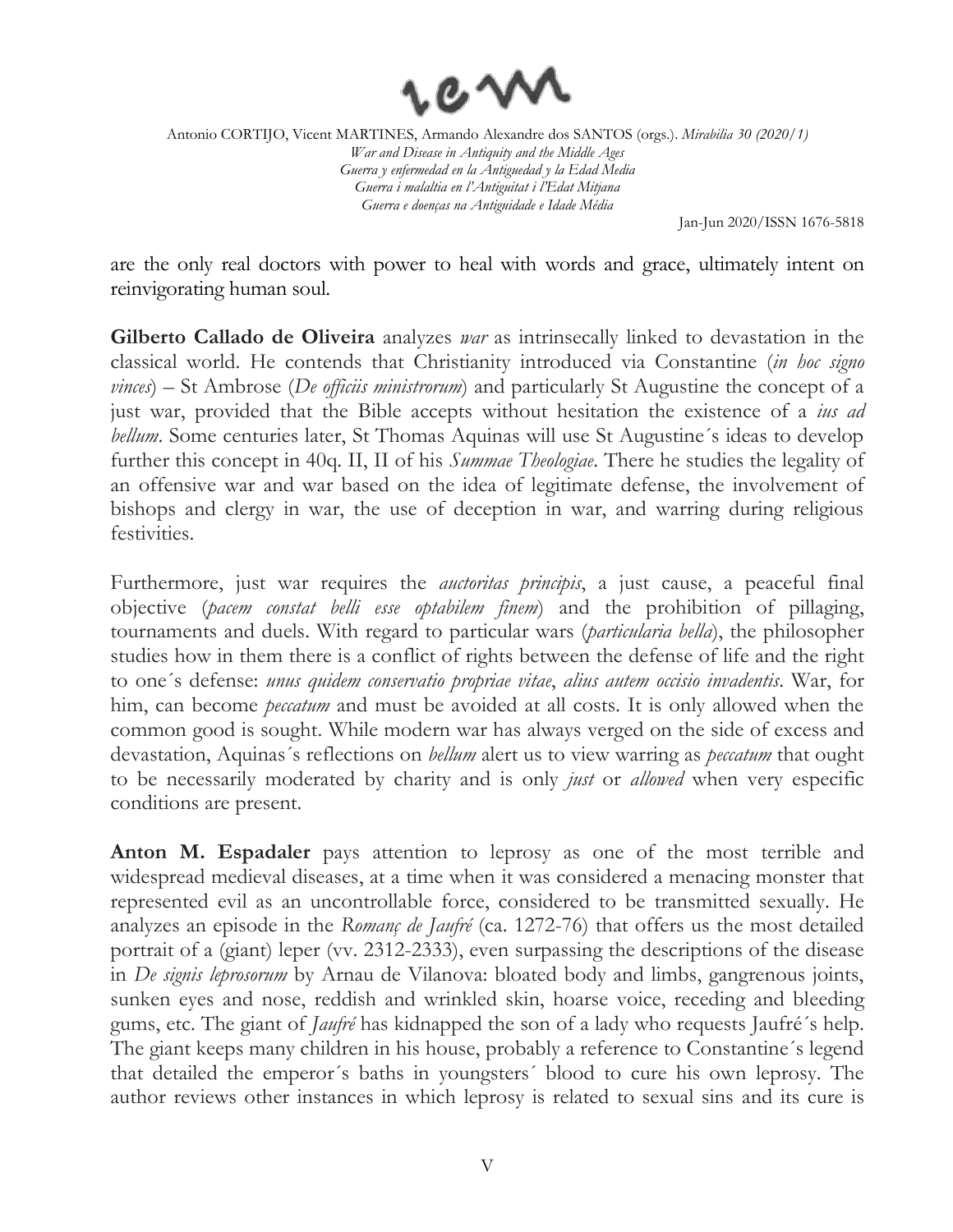

Jan-Jun 2020/ISSN 1676-5818

performed with young blood in medieval literature (*Amich e Melis*, *Queste du saint Graal*, *Vida de sant Honorat*). On the other hand, *Guilhem de la Barra by Vidal de Castelnoudari*  (1318) offers us a much more gentle picture of a leper in whose house the protagonist finds all sorts of courtesies.

**Mário Jorge da Motta Bastos** provides us with a comprehensive overview of the *pestilências*, *pestelenças* and *pentinências* that have appeared as ecological disturbances in world history since the Hittites or the Biblical plagues of Egypt and Armaggedon, including those of Athens in the  $5<sup>th</sup>$  century BC, the one that decimated Europe in the  $1<sup>st</sup>$  century and the so-called plague of Justinian in the 6th century, among others. His focus of attention is the analysis of the black plague (bubonic plague) of the 14<sup>th</sup> century. He explains its origin and dissemination and in particular its socioeconomic consequences in the Iberian Peninsula, providing as with a complete summary of scholars´s conclusions on this topic over the last decades. He devotes part of his article to the analysis of the demographic crisis in Portugal ("muy despovorada e falecida de companha") as a result of the black plague, the role of agriculture, the concentration of property, cities as spaces of death, etc. His analysis also takes into account the spread of contagion, plagues, and disease in Portugal during the  $15<sup>th</sup>$  through  $17<sup>th</sup>$  centuries. He concludes by quoting Oliveira Marques, who had stated that in the Ancient Rêgime, "every Portuguese (and the same could be said of French, Italian or English people) who lived in the 14<sup>th</sup> and 15<sup>th</sup> centuries experienced and average of two or more epidemics during his lifetime, and several of his family members or friends would have died as a result. Thus, we can understand the efforts on the part of doctors, healers, magicians, philosophers, and politicians to find remedies to protect the population".

**Adela KotáŤková** reviews the treatment given to the Borgia family in television series (in particular *Borgia* by Tom Fontana, 2011-2014, focusing on Pope Alexander VI and his sons). The enemies of this family disseminated a legend that presented them as perverse, incestuous, amoral and power hungry. Despite the fact that these abominations have centered much of the analysis of this family´s history, Fontana´s script presents them in a more favorable light as defenders of Renaissance values, equating them to the role of the Medici family in Florence (Alexander VI studies a map of the world before deciding the partition of America between Spain and Portugal, Cesar shows knowledge of ancient Roman festivities or appreciates the value of the statue of *Laocoon and his sons*, or Lucrecia reads *Iphigenia* evolves from a medieval religiosity to the complexity we expect from a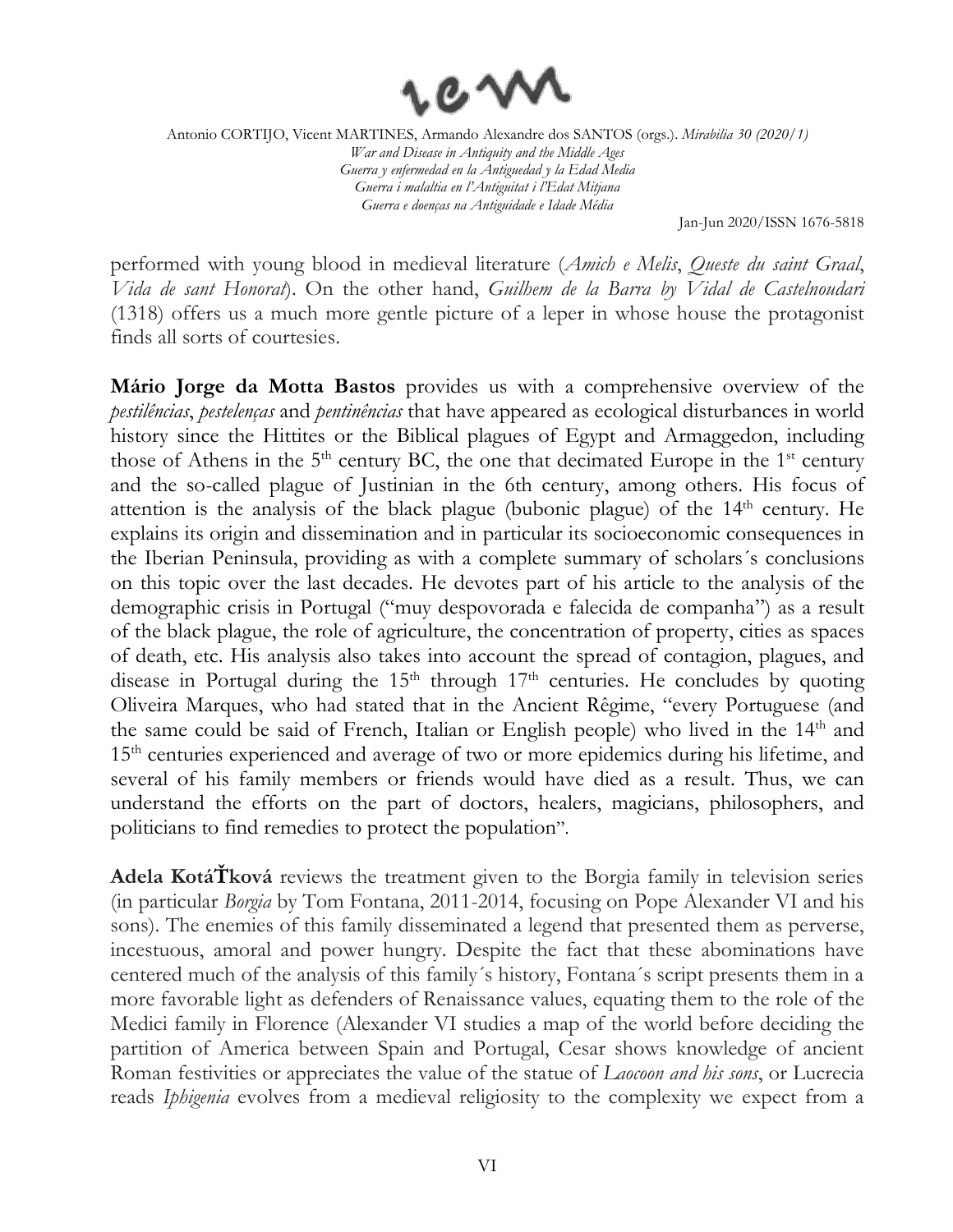

Jan-Jun 2020/ISSN 1676-5818

Renaissance princess). The author reviews how the Borgias dealt with sickness and health therapies.

It is a mixture of medieval remedies (incantations, superstitions, magic, withcraft), spiritual therapies, natural methods based on popular tradition and new medical experimentations with several substances and techniques (in particular referring to a new disease, syphilis) that represent the arrival of modern medicine and pharmacology. The series also presents Roderic as a skilful military strategist and diplomat in his dealing with other Italian families, the French and the Spaniards. Ceasar is presented as a perfect *condottiero*, a political and military genius who uses war for his own gain as well as persuasion, threats, bribery and deception. He is also knowledgeable about tactics from the Classical Antiquity and about techonological innovations in fortification and weaponry. On the other hand, the TV series abounds in some historical misrepresentations. For instance, it presents the Borgia as defenders of an Italian unity against the invasors, or offers a unitary vision of Spaniards as a single identity: that is, quite frequently it projects on the past the national identities of the present.

From pandemia to pandemia, from the plague of Athens in the Peloponnesian War to the Borgia's preocuppation with medicine, disease and incantations in the late  $15<sup>th</sup>$  and 16<sup>th</sup> c., the articles in this monograph delve into the intricate connection of war and disease in the classical, medieval, and Renaissance world. Death and survival, destruction versus humanity, God versus human nature resound as topics that portray the human strife for survival as a conflagration of biblical proportions being constantly fought on earth. Some concrete examples from the *Book of Jannes and Jambres* and the *Romanç de Jaufré*  ellaborate in a literary fashion the ravages of war and disease as a confrontation of good and evil and in its dreadful manifestation of leprosy. And if the plague was an opportunity for Pericles to remind his co-citizens about the essence of Athenian democracy (free participation in public affairs), disease was also utilized by St Anthony to establish an easily understandable allegorical comparison between bodily and moral sickness. The spread of disease brought about by war also served as an opportunity for the Christian church to link the moral and legal aspects involved in destruction as it tried to establish a theory of *just war*, that is a way to exert some control over devastation and ruin. As a recurrent topic, disease and war have always made humanity question human resilience and our place in the large scheme of the universe. The arrival of coronavirus has also made us think the role of government and public policy in understanding the